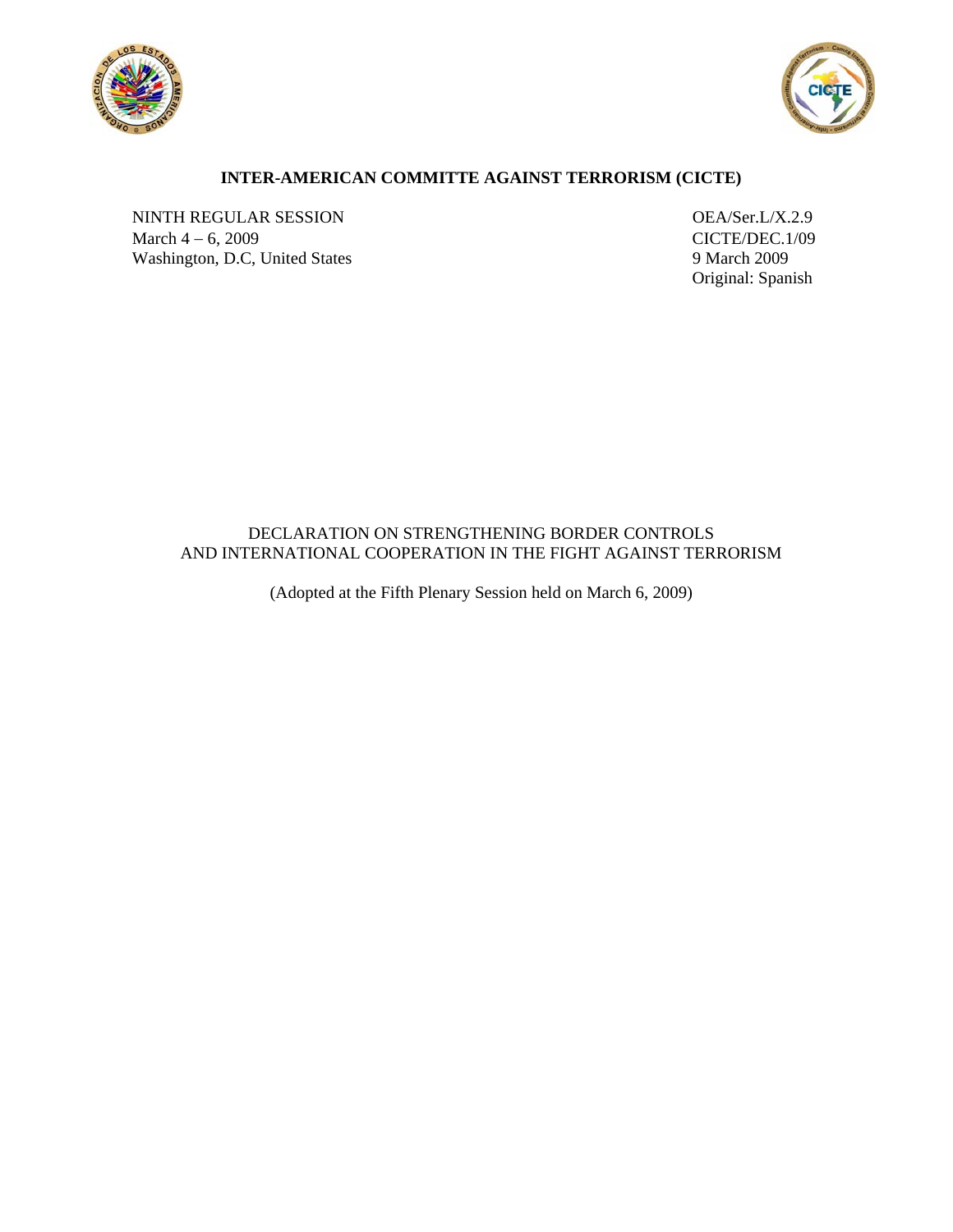### DECLARATION ON STRENGTHENING BORDER CONTROLS AND INTERNATIONAL COOPERATION IN THE FIGHT AGAINST TERRORISM

(Adopted at the Fifth Plenary Session held on March 6, 2009)

The Member States of the Inter-American Committee against Terrorism (CICTE) of the Organization of American States (OAS), gathered at its Ninth Regular Session, held in Washington, D. C., United States, from March 4 to 6, 2009,

REAFFIRMING all the purposes and principles of the Charter of the Organization of American States and of the Charter of the United Nations;

REAFFIRMING that terrorism constitutes a grave threat to the lives, well-being, and fundamental freedoms of people, threatens international peace and security, undermines the values and principles underlying democratic institutions, the rule of law, as well as the inter-American system, particularly the freedoms enshrined in and promoted by the Charter of the OAS, the Inter-American Democratic Charter, and other international instruments;

REAFFIRMING the principles of sovereignty, non-intervention and juridical equality of States;

TAKING INTO ACCOUNT that all terrorist acts are criminal and unjustifiable, and must be unequivocally condemned and that they cannot be excused or justified by any cause;

REITERATING their commitment to prevent, combat, and eliminate acts of terrorism and the financing of such acts through the broadest cooperation possible, in full compliance with their obligations under national and international law, including international human rights law, international humanitarian law, and international refugee law;

REITERATING that the fight against terrorism calls for an integral and a multidimensional approach, the broadest possible levels of cooperation among the Member States, as well as coordination among international, regional, and subregional organizations to prevent, punish, and eliminate terrorism in all its aspects;

TAKING INTO ACCOUNT that the threat of terrorism is exacerbated when connections exist between terrorism and illicit drug trafficking, illicit trafficking in arms, money laundering, and other forms of transnational organized crime, and that such illicit activities may be used to support and finance terrorist activities;

RECOGNIZING, among other actions, the need to strengthen security and border controls through the promotion and adoption, where necessary, of measures related to ports of entry and customs and immigration in order to prevent borders from becoming areas that facilitate the commission of acts of terrorism or related transnational crimes, while always allowing the legitimate flow of people and goods;

RECOGNIZING the importance of adopting and strengthening, where applicable, measures against the financing of terrorism, including those to detect and halt bulk cash smuggling and the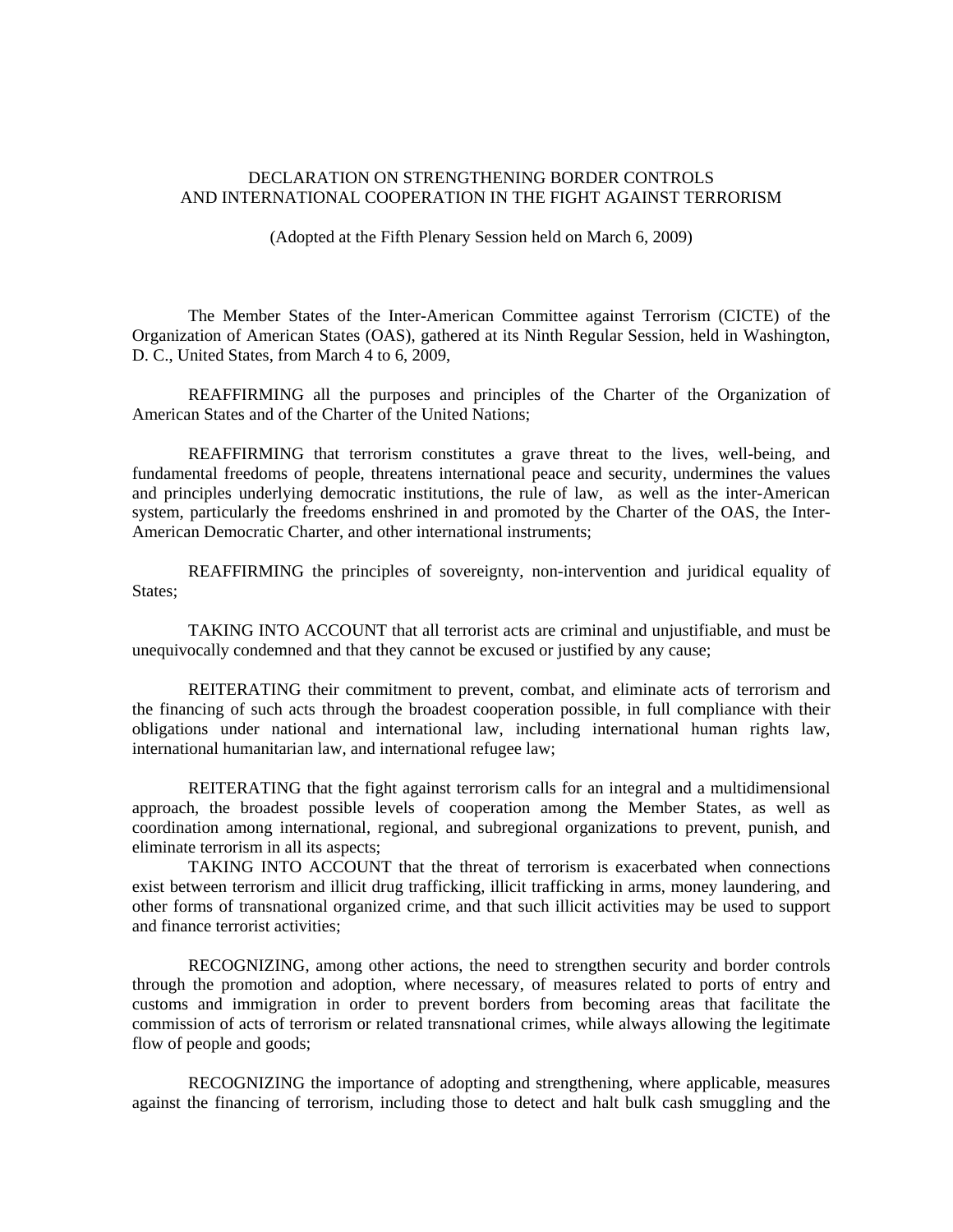transfer of money and assets across borders by informal systems and networks designed specifically to finance terrorism, without restricting the legitimate movement of capital;

AFFIRMING that proliferation of nuclear, chemical, and biological weapons, as well as their means of delivery, constitutes a threat to international peace and security;

GRAVELY CONCERNED, in accordance with the pertinent United Nations resolutions, by the threat of terrorism and the risk that non-State actors may acquire, develop, traffic in or use nuclear, chemical, and biological weapons and their means of delivery;

EMPHASIZING the importance of the Inter-American Convention against Terrorism and the deposit, to date, of the instrument of ratification or accession by 24 Member States, which strengthens the inter-American commitment in this area;

EMPHASIZING that it is important for the Member States of the OAS to sign, ratify, implement and continue implementing, as appropriate, the Inter-American Convention against Terrorism, as well as pertinent regional and international conventions and protocols, including the 13 universal conventions and protocols<sup>[1](#page-2-0)/</sup>, resolutions 1373 (2001) and 1624 (2005) of the United Nations Security Council, and resolutions of the General Assembly, in order to find, deny safe haven to, and bring to justice, on the basis of the principle of extradite or prosecute any person who supports, facilitates, participates, or attempts to participate in the financing, planning, preparation, or commission of terrorist acts or provides safe haven, as well as resolutions 1267 (1999) and 1540 (2004)*;*

REAFFIRMING the commitments and conclusions approved in the declarations adopted at previous regular sessions of CICTE and in the Declaration on Security in the Americas, as well as the importance of the United Nations Global Counter-Terrorism Strategy, and the relevance of the full and effective implementation of these in the fight against terrorism; and

DETERMINED to confront the constantly evolving threat posed by terrorism,

#### **DECLARE:**

1. Their most vehement condemnation of terrorism in all its forms and manifestations, whatever its origin or motivation, which has no justification whatsoever, affects the full enjoyment and exercise of human rights, and constitutes a grave threat to international peace and security, the rule of law, democratic institutions, and the values and principles enshrined in the United Nations Charter, OAS Charter, the Inter-American Democratic Charter, and other subregional, regional, and international instruments.

2. Their commitment to fight terrorism, in full compliance with their obligations under national and international law, including international human rights law, international humanitarian law, and international refugee law.

<u>.</u>

<span id="page-2-0"></span> $<sup>1</sup>$  See Appendix.</sup>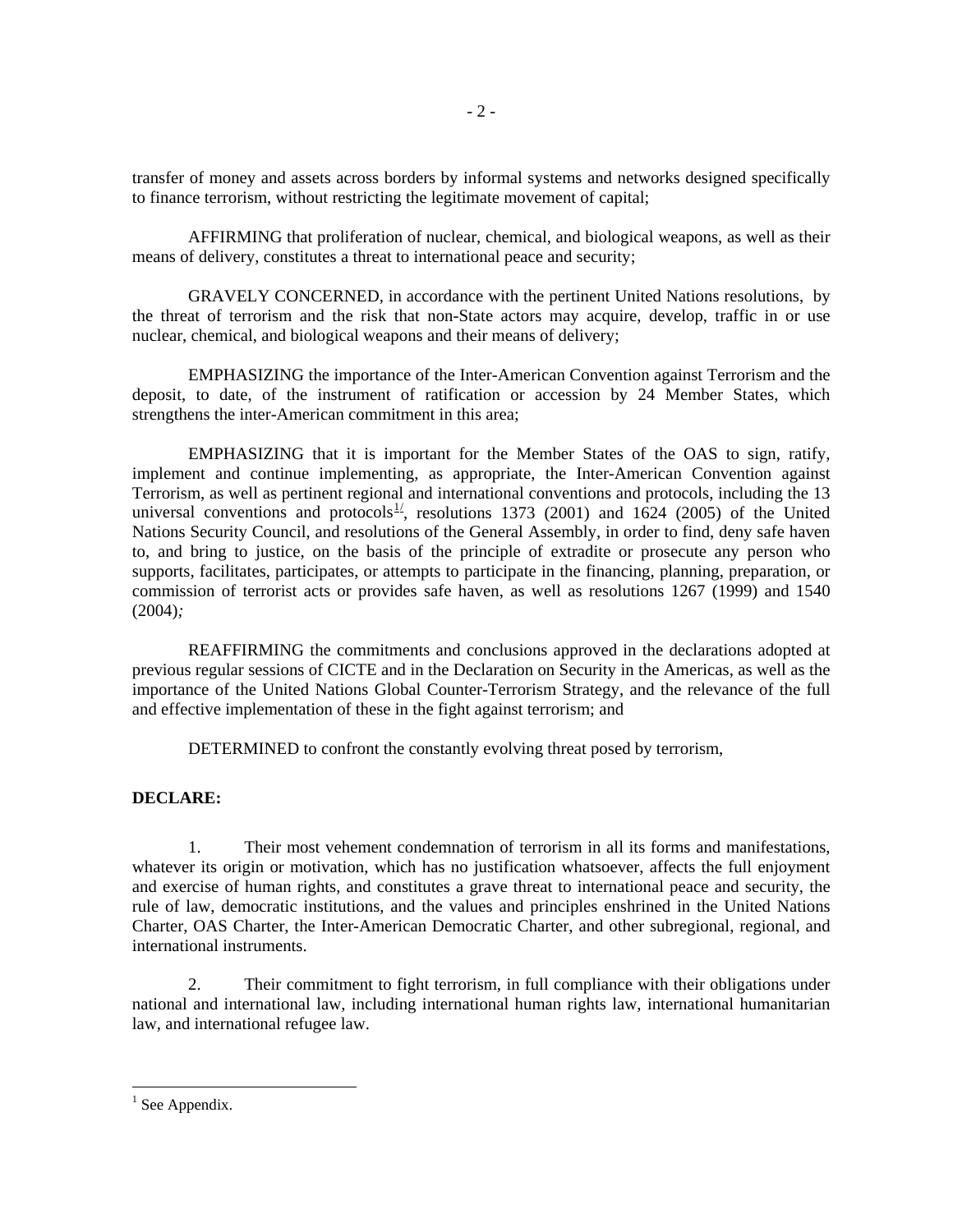3. Their firm resolve to reinforce existing national and international measures and strategies and to examine, as appropriate, new multilateral cooperation strategies designed to promote and strengthen the fight against terrorism.

4. Their conviction that the fight against terrorism does and should take place within a framework of respect for all the principles enshrined in the Charter of the United Nations and the Charter of the Organization of American States.

5. Their commitment to strengthen border security and controls through the broadest cooperation possible and through the adoption of measures, where necessary, including legislative measures which, in accordance with international instruments on the subject, are deemed adequate to prevent, investigate, and punish acts of terrorism and their financing.

6. Their commitment to fighting terrorism in keeping with the principles of sovereign equality and territorial integrity of Member States.

7. The need to intensify efforts and initiatives to strengthen security and controls in ports, airports, border crossing points and, where appropriate, in the transportation, storage and containers of dangerous goods, in accordance with standards established by the International Civil Aviation Organization (ICAO), the International Maritime Organization (IMO), and the World Customs Organization (WCO), applicable international instruments, and pertinent resolutions of the United Nations Security Council and General Assembly.

8. The importance of preventing the movement of terrorists or terrorist groups through the territories of Member States, or between Member States and other states, by effective border controls and national controls on the issuance of identity papers and travel documents, and through the adoption of, as appropriate, *inter alia*, measures for identifying and preventing counterfeiting, forgery, or fraudulent use of identity papers and travel documents, and for preventing also the acquisition of authentic documents through illicit means.

9. The importance of redoubling efforts, through international cooperation, the strengthening of applicable legal instruments, and support for initiatives taken by CICTE along the same lines, other fora within the Organization, and other relevant fora, to prevent the illicit trafficking in and diversion of drugs, precursors, firearms, small arms and light weapons, munitions, and explosives, as well as chemical, biological, and nuclear weapons and their use for terrorist purposes or for financing terrorism.

10. The importance in this regard of agreements reached at the Second Conference of the States Party to the Inter-American Convention against the Illicit Manufacturing of and Trafficking in Firearms, Ammunition, Explosives, and Other Related Materials (CIFTA).

11. The importance of adopting measures to strengthen international cooperation mechanisms, especially at the hemispheric level, including the application of extradition and mutual legal assistance as well as the exchange of information, including financial information, in accordance with domestic law, in order to find, deny safe haven to, and bring to justice any person who supports, facilitates, participates, or attempts to participate in the financing, planning, preparation, or commission of terrorist acts or provides safe haven.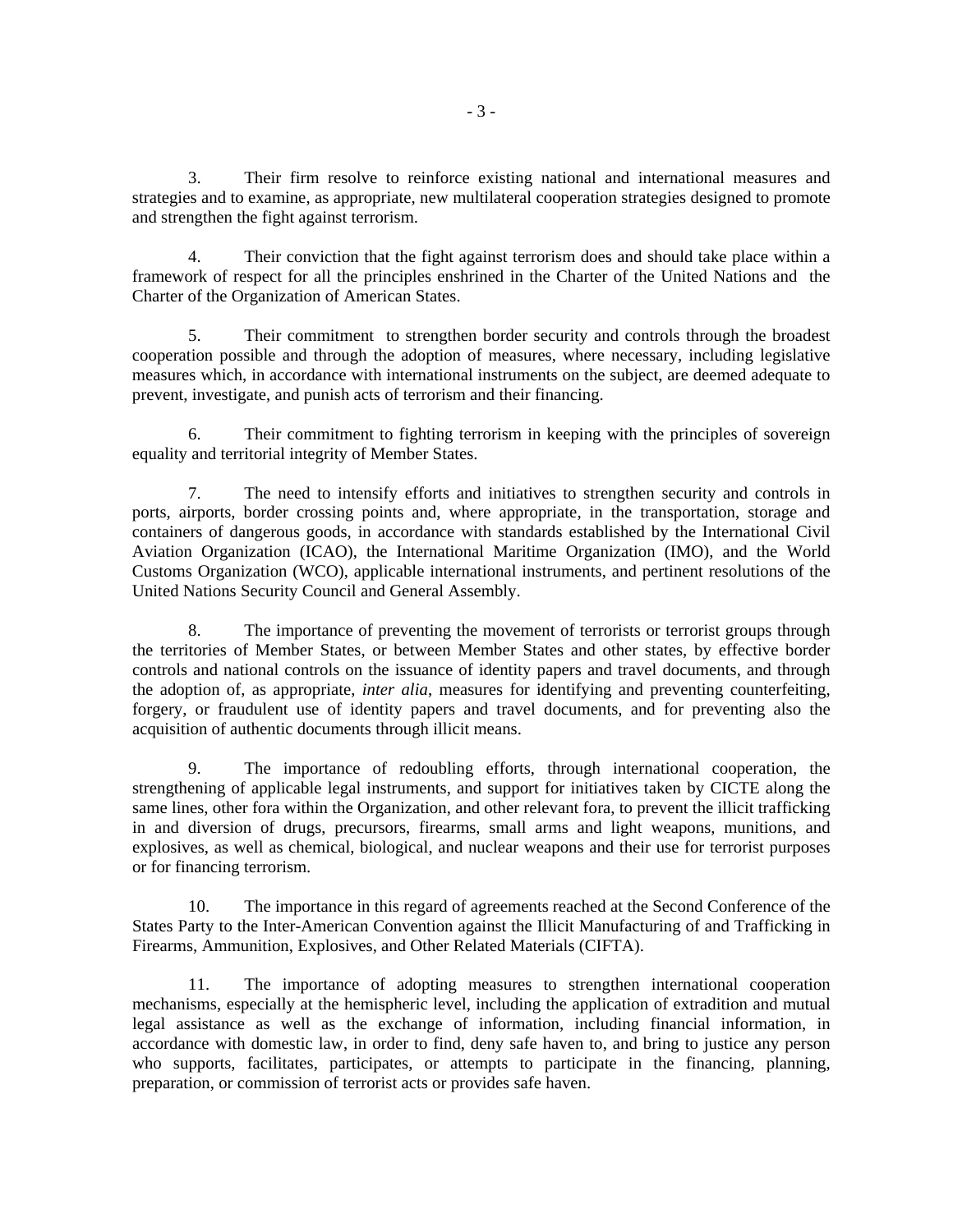12. Their commitment to adopt measures that ensure that financial transactions are carried out in accordance with the 40 Recommendations on Money Laundering and the nine Special Recommendations on Terrorist Financing of the Financial Action Task Force (FATF), as well as related subregional organizations such as the Caribbean Financial Action Task Force (CFATF) and the Financial Action Task Force of South America (GAFISUD), adapting applicable laws and regulations to cover financial transactions through informal systems and networks, establishing a regulatory framework of sanctions, and adopting measures that require the providers of such services, whether they are individuals or companies, to be subject to regulation by the competent authorities; without thereby restricting the free movement of capital.

13. The need, in the context of fighting the financing of terrorism, for Member States to strengthen, where necessary, their legislative measures against money laundering, bulk cash smuggling, bearer negotiable instruments, illicit drug trafficking; illicit trafficking in arms, ammunition, and explosives, kidnapping, and other manifestations of organized crime, and, in keeping with their domestic laws and applicable treaties, to facilitate international cooperation and legal assistance in order to detect, freeze, and confiscate the funds that finance terrorism.

14. The need to urgently consider broadening and intensifying efforts to strengthen and increase the effectiveness of current cooperation measures and mechanisms among Member States, the appropriate international, regional, and subregional organizations, through the exchange of information, and the use and transfer of technology and best practices in that area, in accordance with the applicable domestic privacy and information legislation of each State.

15. The need to improve and strengthen the training of officials at all levels of responsibility involved in fighting terrorism, its financing, and related crimes, taking into account the needs, priorities, and opportunities of the Member States, with a view to optimizing the use of resources available for anti-terrorism activities.

16. The importance of identifying and combating emerging terrorist threats, regardless of their origin or motive, such as threats to cyber security, bioterrorism, threats to critical infrastructure, and the possibility of terrorist groups gaining access to, possessing, and using weapons and materials of mass destruction and their means of delivery.

17. To urge Member States that have not yet done so to sign, ratify, or accede to, as the case may be, and implement in an effective way, the Inter-American Convention against Terrorism, as well as the 13 related universal conventions and protocols and the relevant resolutions of the United Nations Security Council.

18. Their decision to recommend that the OAS Regular Fund contribute the necessary resources to strengthen the CICTE Secretariat and provide CICTE with the financial and human resources needed to ensure continuity in its endeavors and in the implementation of its mandates, programs, and activities contained in the CICTE Work Plan adopted at this session.

19. Their appeal to the Member States, permanent observers, and pertinent international agencies to provide, maintain or increase, as appropriate, their voluntary financial and/or human resource contributions to CICTE, in order to facilitate the performance of its functions and promote the enhancement of its programs and the scope of its work.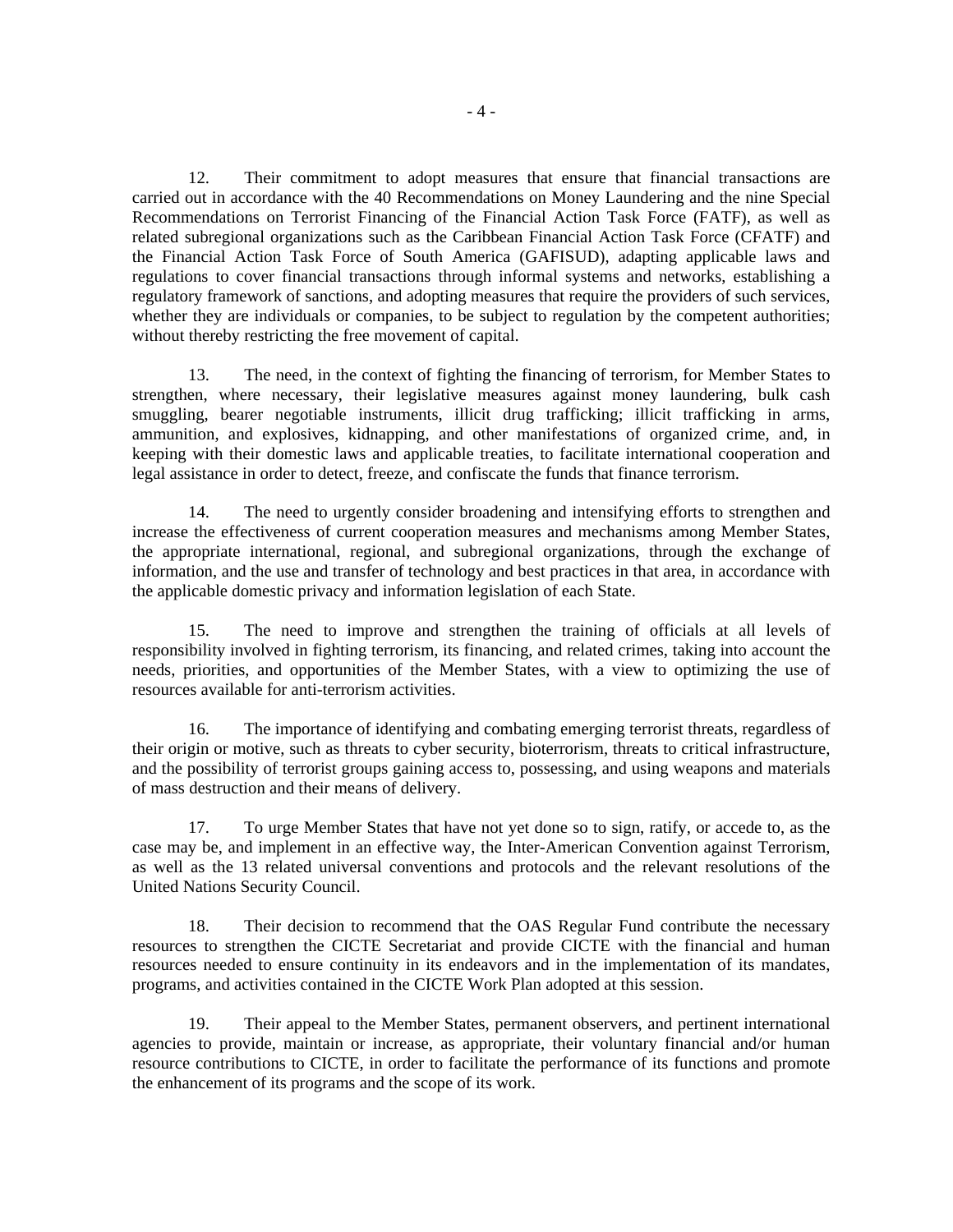Their commitment to implement this Declaration and the CICTE Work Plan adopted 20.<br>at this session.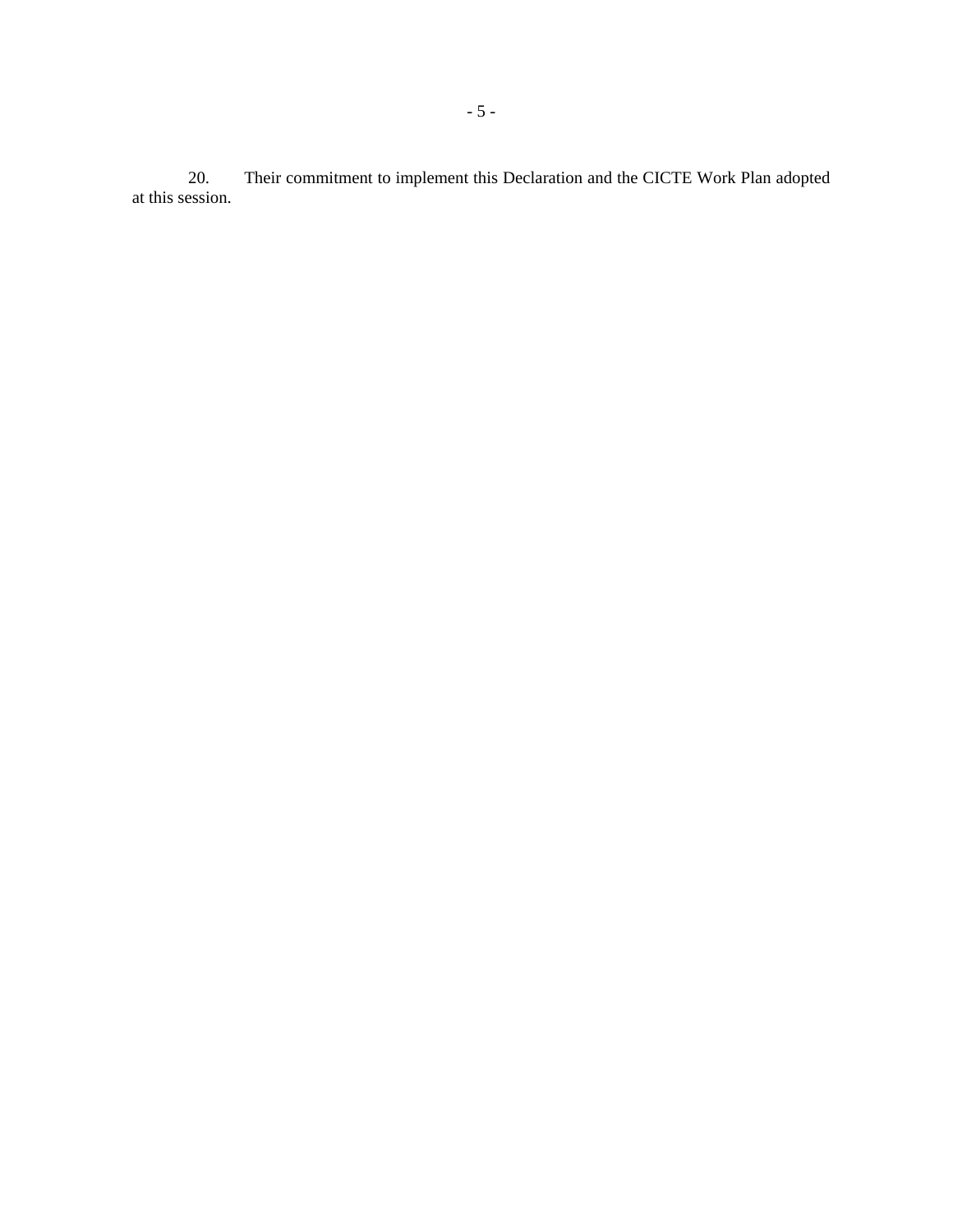#### APPENDIX

#### - 7 -

#### **UNITED NATIONS CONVENTIONS DEPOSITED WITH THE SECRETARY-GENERAL OF THE UNITED NATIONS**

- **1. Convention on the Prevention and Punishment of Crimes against Internationally Protected Persons, including Diplomatic Agents, adopted by the General Assembly of the United Nations on 14 December 1973**
- **2. International Convention against the Taking of Hostages, adopted by the General Assembly of the United Nations on 17 December 1979**
- **3. International Convention for the Suppression of Terrorist Bombings, adopted by the General Assembly of the United Nations on 15 December 1997**
- **4. International Convention for the Suppression of the Financing of Terrorism, adopted by the General Assembly of the United Nations on 9 December 1997**
- **5. International Convention for the Suppression of Acts of Nuclear Terrorism New York, 13 April 2005**

### **MULTILATERAL CONVENTIONS DEPOSITED WITH OTHER DEPOSITARIES**

- **6. Convention on Offences and Certain Other Acts Committed on Board Aircraft, signed at Tokyo on 14 September 1963**. *(Deposited with the Secretary-General of the International Civil Aviation Organization)*
- **7. Convention for the Suppression of Unlawful Seizure of Aircraft, signed at the Hague on 16 December 1970**. *(Deposited with the Governments of the Russian Federation, the United Kingdom and the United States of America)*
- **8. Convention for the Suppression of Unlawful Acts against the Safety of Civil Aviation, signed at Montreal on 23 September 1971**. *(Deposited with the Governments of the Russian Federation, the United Kingdom and the United States of America)*
- **9. Convention on the Physical Protection of Nuclear Material, signed at Vienna on 3 March 1980***. (Deposited with the Director-General of the International Atomic Energy Agency)*
- **10. Protocol on the Suppression of Unlawful Acts of Violence at Airports Serving International Civil Aviation, supplementary to the Convention for the Suppression of Unlawful Acts against the Safety of Civil Aviation, signed at Montreal on 24 February 1988**. *(Deposited with the Governments of the Russian Federation, the United Kingdom and the United States of America and with the Secretary-General of the International Civil Aviation Organization)*